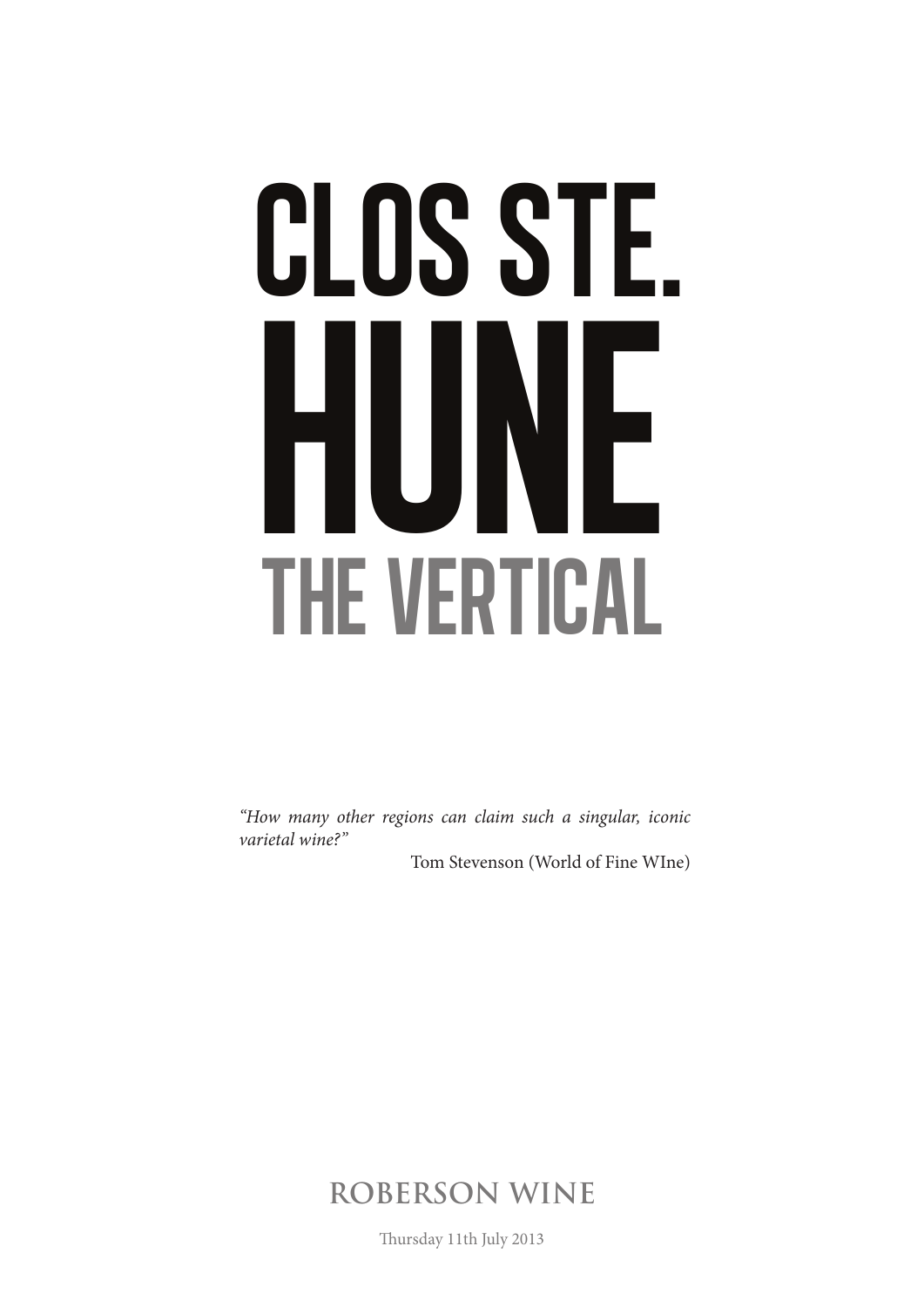## clos ste. HUNE the history

The Trimbach winery is one of the oldest and best established family wine estates in the world. Founded in the village of Riquewihr (not, as their website suggests, in Ribeauvillé) in 1626, Jean Trimbach had left his home in Switzerland to resettle in Alsace at a bit of a strange time - the Thirty Years War was in full swing and within six years of his arrival the population of Riquewihr had fallen by 97% from its pre-war level. Despite the fog of war, Jean managed to produce his first wine from the 1626 vintage and it wasn't long before the family were well established as the most important grape growers in the town his son and grandson would both go on to be mayor of Riquewihr before the century was out, perhaps owing as much to the lack of menfolk as any particular political skill they might of had.

It wasn't until the 1840s that the family relocated again, this time to the village of Huniwihr, and it was here that *Maison Trimbach* really began to fulfil its potential. Under the guidence of Frédéric-Emile the company grew, taking on new vineyards and finding new markets for their wines. Frédéric-Emile continues to be revered by the family today and one of their best wines is named in his honour. There was one more move left for the winery, this time to Ribeauvillé after the end of World War One, and it is there that they remain to this day.

The modern era of Trimbach begins after WW2, when the 11th generation took charge of the winery - Bernard making the wines and his brother Hubert travelling the world to promote them. Their arrival at the family business ushered in a golden age for Trimbach, thanks both to the quality of wines that Bernard was making and the tireless proselytizing of Hubert. Gregarious and jovial, Hubert took the Trimbach wines to all corners of the globe, promoting the quality of not just the family's wines but elevating the region's reputation in general. The message was based on dry white wines - a style that Trimbach is renowned for and that they have stuck too resolutely in the face of escalating sugar levels across Alsace. Their insistence that Alsacian Riesling should always be bone dry (unless specifically in the VT or SGN styles) has rubbed-up a lot of their winemaking colleagues the wrong way down the years - so despite their global popularity with wine drinkers and sommeliers, the Trimbach family are not always universally loved in Alsace.

Today it is the 12th generation that are in charge, with Bernard's sons Pierre (winemaking) and Jean (sales and marketing) running the operation. Pierre's daughter Anne also works at the domaine and the family business is sure to be run by future generations in the years to come. The estate-owned vineyards stretch to 40 hectares and a further 95 hectares-worth of fruit is bought in for their négocient wines. Farming is *lutte raisonée* and their yields of 40-60 hl/ha are conventional rather than obscenely high, with 100 hl/ha+ common throughout the region.

Trimbach continue to be the region's most well known producer, sticking resolutely to their dry style and consistently turning out high quality examples throughout their range. The fact that 1 in 5 bottles of Alsace wine sold in the USA is a Trimbach goes some way to demonstrating how successful their policy of roving sales and marketing has been. With Clos Sainte Hune at the top of their portfolio and - without much argument - at the top of the Alsacian wine pyramid, their reputation is likely to remain intact. It is one of the world's finest white wines and, despite Trimbachs large overall production, one of the region's rarest.